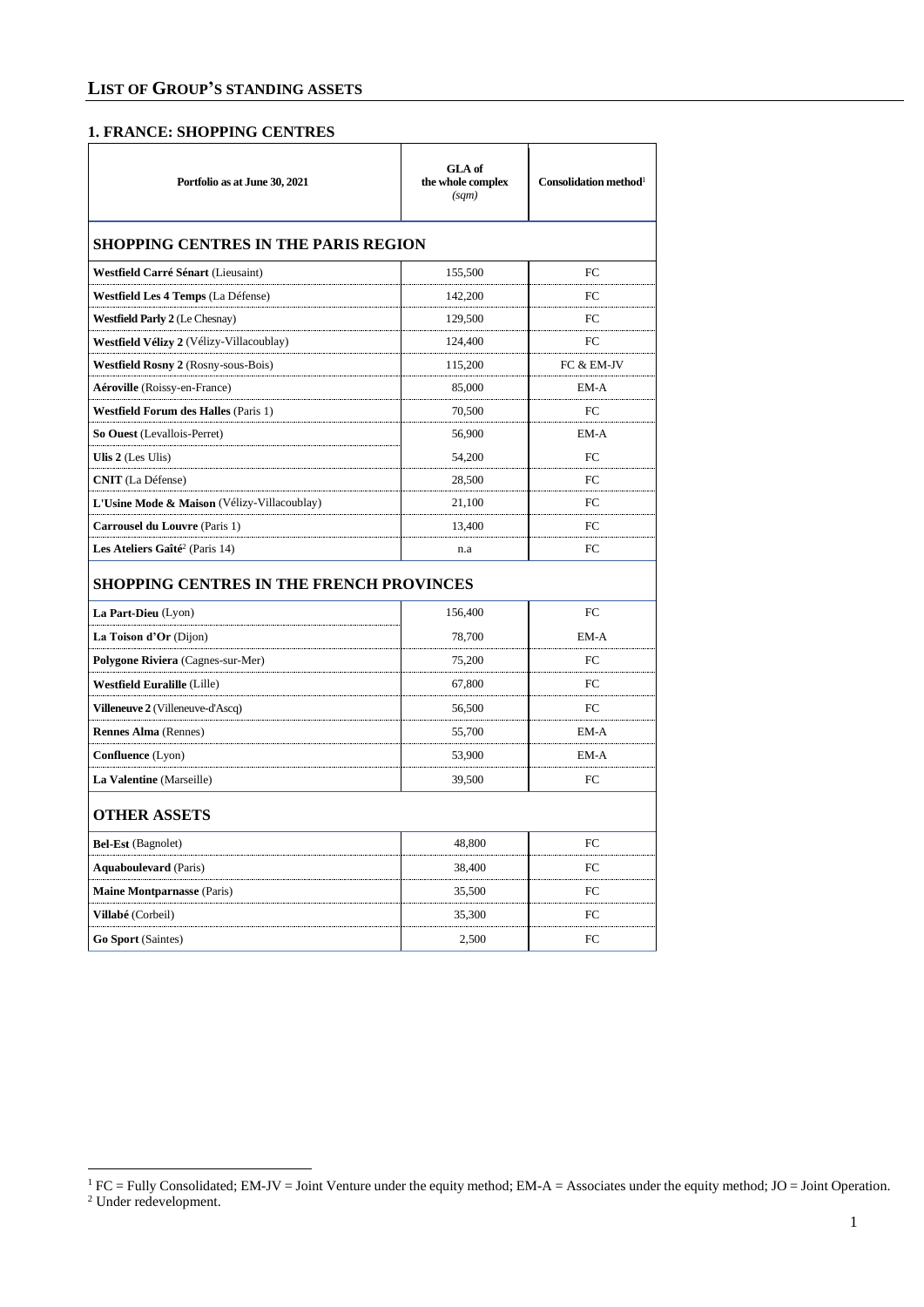## **2. FRANCE: OFFICES & OTHERS**

| Portfolio as at June 30, 2021                      | <b>Total floor space</b><br>of the asset $(sqm)$ | <b>Consolidation method</b> |
|----------------------------------------------------|--------------------------------------------------|-----------------------------|
| Trinity (La Défense)                               | 50,000                                           | FC                          |
| Les Villages de l'Arche (La Défense)               | 19,800                                           | FC                          |
| <b>CNIT</b> (La Défense)                           | 37,100                                           | FC.                         |
| <b>Versailles Chantiers (Versailles)</b>           | 16,300                                           | FC                          |
| <b>Tour Rosny</b> (Rosny-sous-Bois)                | 13.600                                           | FC                          |
| Le Sextant (Paris 15)                              | 13,400                                           | FC                          |
| <b>7 Adenauer</b> (Paris 16)                       | 12,300                                           | FC                          |
| <b>Hilton CNIT</b> (La Défense)                    | 10,800                                           | FC                          |
| 29, rue du Port (Nanterre)                         | 10,300                                           | FC                          |
| Novotel Lyon Confluence (Lyon)                     | 7.600                                            | EM-A                        |
| Lightwell <sup>3</sup> (La Défense)                | n.a.                                             | FC                          |
| Gaîté-Montparnasse <sup>4</sup> (Paris 14)         | n.a.                                             | FC                          |
| Pullman Paris-Montparnasse <sup>4</sup> (Paris 14) | n.a.                                             | FC                          |

#### **3. FRANCE: CONVENTION & EXHIBITION**

| Portfolio as at June 30, 2021                                      | <b>Total floor space</b><br>of the asset (sqm) | <b>Consolidation method</b> |
|--------------------------------------------------------------------|------------------------------------------------|-----------------------------|
| <b>PARIS REGION</b>                                                |                                                |                             |
| <b>PROPERTY AND OPERATION</b>                                      |                                                |                             |
| <b>Paris Nord</b> (Villepinte)                                     | 246,300                                        | FC                          |
| Paris Porte de Versailles <sup>5</sup> (Paris 15)                  | 238,900                                        | FC                          |
| Le Palais des Congrès de Paris <sup>6</sup> (Paris 17)             | 48,100                                         | FC                          |
| <b>CNIT</b> (La Défense)                                           | 24,000                                         | FC.                         |
| <b>Espace Champerret</b> (Paris 17)                                | 8.500                                          | FC                          |
| Carrousel du Louvre (Expos) (Paris 1)                              | 6,600                                          | FC                          |
| <b>Espace Grande Arche (La Défense)</b>                            | 5,000                                          | FC                          |
| <b>OPERATION</b>                                                   |                                                |                             |
| Paris, Le Bourget (Le Bourget)                                     | 79,700                                         | FC                          |
| Palais des Congrès d'Issy-les-Moulineaux (Issy-les-<br>Moulineaux) | 3.000                                          | FC                          |
| Hôtel Salomon de Rothschild (Paris 8)                              | 1.300                                          | FC                          |
| Palais des Sports (Paris 15)                                       | n.a.                                           | EM-JV                       |

<sup>&</sup>lt;sup>3</sup> Under redevelopment. Formerly named Michelet-Galilée.

<sup>&</sup>lt;sup>4</sup> Under redevelopment.<br><sup>5</sup> Including the Novotel and Mama Shelter hotels.<br><sup>6</sup> Including Les Boutiques du Palais.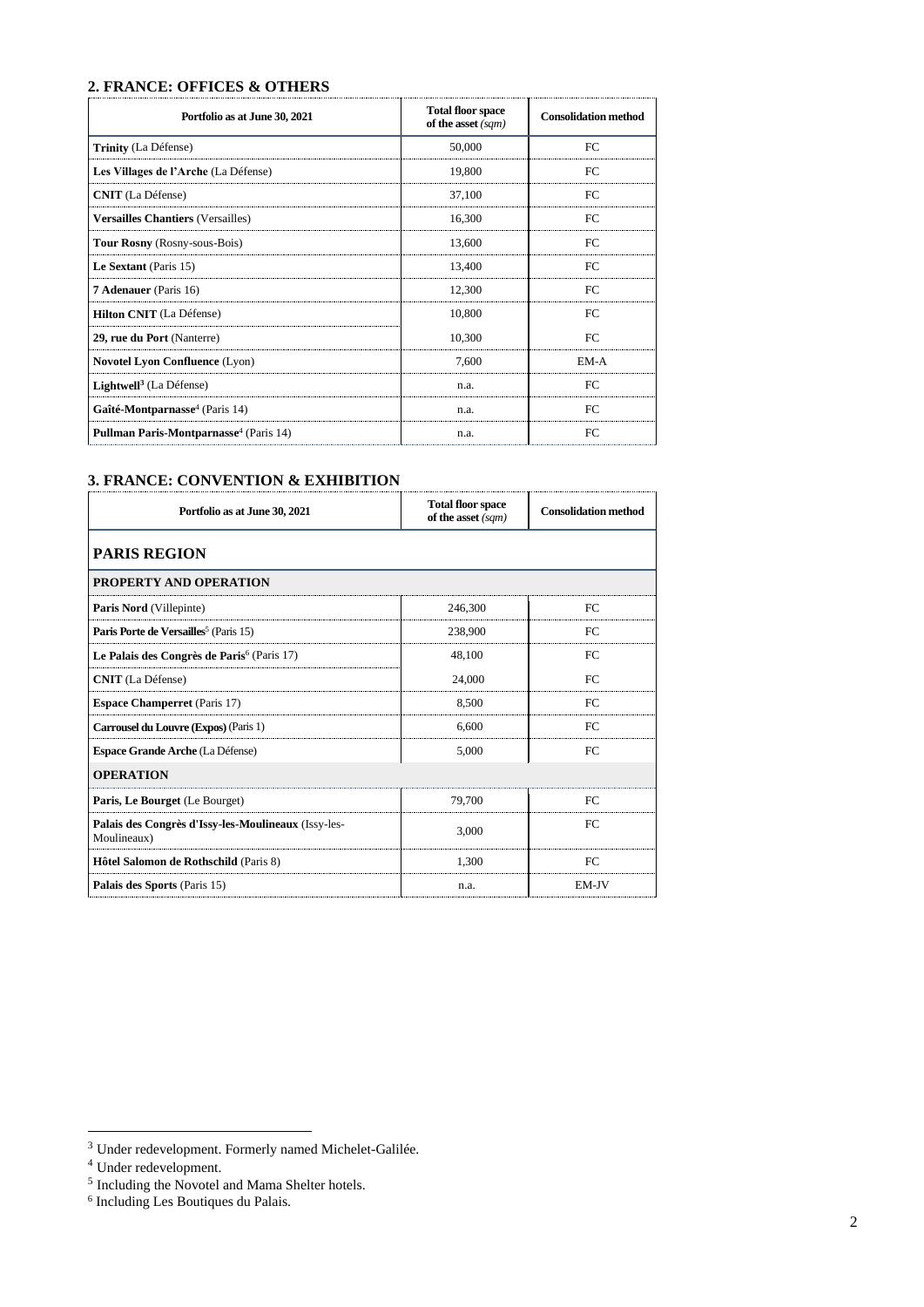# **4. CENTRAL EUROPE: SHOPPING CENTRES**

| Portfolio as at June 30, 2021             | GLA of<br>the whole complex<br>(sqm) | <b>Consolidation method</b> |
|-------------------------------------------|--------------------------------------|-----------------------------|
| <b>CZECH REPUBLIC</b>                     |                                      |                             |
| <b>Centrum Cerny Most (Prague)</b>        | 107,800                              | FC                          |
| <b>Westfield Chodov</b> (Prague)          | 101,300                              | FC                          |
| <b>Metropole Zlicin</b> (Prague)          | 54,000                               | EM-JV                       |
| <b>POLAND</b>                             |                                      |                             |
| <b>Westfield Arkadia</b> (Warsaw)         | 117,500                              | FC                          |
| Wroclavia (Wroclaw)                       | 72,400                               | FC                          |
| <b>Galeria Mokotow (Warsaw)</b>           | 68,200                               | FC                          |
| <b>Zlote Tarasy</b> <sup>7</sup> (Warsaw) | 66,400                               | EM-A                        |
| <b>CH Ursynow</b> (Warsaw)                | 46,700                               | EM-JV                       |
| Wilenska (Warsaw)                         | 41,300                               | FC                          |
| <b>SLOVAK REPUBLIC</b>                    |                                      |                             |
| <b>Aupark</b> (Bratislava)                | 59,600                               | EM-JV                       |

#### **5. CENTRAL EUROPE: OFFICES & OTHERS**

| Portfolio as at June 30, 2021 | <b>Total floor space</b><br>of the asset $(sqm)$ | <b>Consolidation method</b> |
|-------------------------------|--------------------------------------------------|-----------------------------|
| Wilenska (Warsaw)             | 13.600                                           | FC                          |
| Wroclavia (Wroclaw)           | 8.500                                            |                             |

## **6. SPAIN: SHOPPING CENTRES**

| Portfolio as at June 30, 2021 | GLA of<br>the whole complex<br>(sqm) | <b>Consolidation method</b> |
|-------------------------------|--------------------------------------|-----------------------------|
| Parquesur (Madrid)            | 159,000                              | FC.                         |
| <b>Bonaire</b> (Valencia)     | 135,000                              | FC                          |
| La Vaguada (Madrid)           | 87,000                               | FC.                         |
| La Maquinista (Barcelona)     | 94,500                               | FC.                         |
| Glòries (Barcelona)           | 68,800                               | FC                          |
| Splau (Barcelona)             | 55,600                               | FC                          |
| Garbera (San Sebastian)       | 40,000                               | FC.                         |
| Equinoccio (Madrid)           | 36,800                               | FC                          |

# **7. SPAIN: OFFICES & OTHERS**

| Portfolio as at June 30, 2021 | <b>Total floor space</b><br>of the asset $(sqm)$ | <b>Consolidation method</b> |
|-------------------------------|--------------------------------------------------|-----------------------------|
| La Vaguada (Madrid)           | 10.300                                           |                             |

 $^7$  Not managed by URW.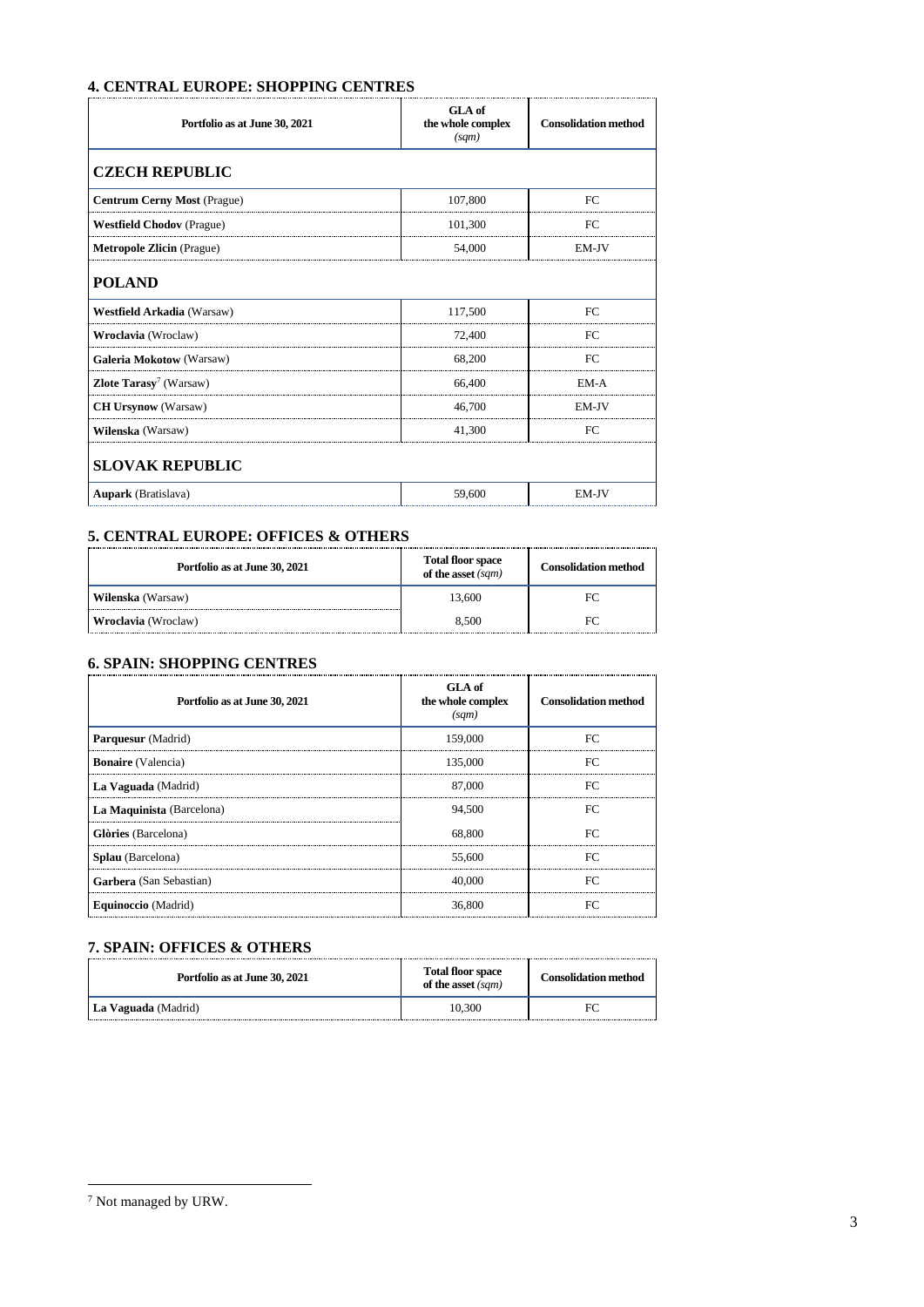## **8. NORDICS: SHOPPING CENTRES**

| Portfolio as at June 30, 2021                            | GLA of<br>the whole complex<br>(sqm) | <b>Consolidation method</b> |
|----------------------------------------------------------|--------------------------------------|-----------------------------|
| <b>SWEDEN</b>                                            |                                      |                             |
| <b>Westfield Mall of Scandinavia (Greater Stockholm)</b> | 105,400                              | FC                          |
| Täby Centrum (Greater Stockholm)                         | 84,700                               | FC                          |
| Nacka Forum (Greater Stockholm)                          | 57,200                               | FC                          |
| Solna Centrum (Greater Stockholm)                        | 50,000                               | FC                          |
| <b>DENMARK</b>                                           |                                      |                             |
| <b>Fisketorvet</b> (Copenhagen)                          | 59,300                               | FC                          |

# **9. NORDICS: OFFICES & OTHERS**

| Portfolio as at June 30, 2021           | Total floor space<br>of the asset $(sqm)$ | <b>Consolidation method</b> |
|-----------------------------------------|-------------------------------------------|-----------------------------|
| <b>SWEDEN</b>                           |                                           |                             |
| Solna Centrum (Greater Stockholm)       | 29.900                                    | FC<br>                      |
| <b>Nacka Forum</b> (Greater Stockholm)  | 13.400                                    | FC                          |
| <b>Täby Centrum</b> (Greater Stockholm) | 10.700                                    | FС                          |

## **10. AUSTRIA: SHOPPING CENTRES**

| Portfolio as at June 30, 2021     | <b>GLA</b> of<br>the whole complex<br>(sam) | <b>Consolidation method</b> |
|-----------------------------------|---------------------------------------------|-----------------------------|
| <b>Shopping City Süd</b> (Vienna) | 198,500                                     | FC.                         |
| Donau Zentrum (Vienna)            | 127,300                                     |                             |

#### **11. AUSTRIA: OFFICES & OTHERS**

| Portfolio as at June 30, 2021     | <b>Total floor space</b><br>of the asset $(sqm)$ | <b>Consolidation method</b> |
|-----------------------------------|--------------------------------------------------|-----------------------------|
| Donau Zentrum (Vienna)            | 9.800                                            |                             |
| <b>Shopping City Süd</b> (Vienna) | 9.000                                            |                             |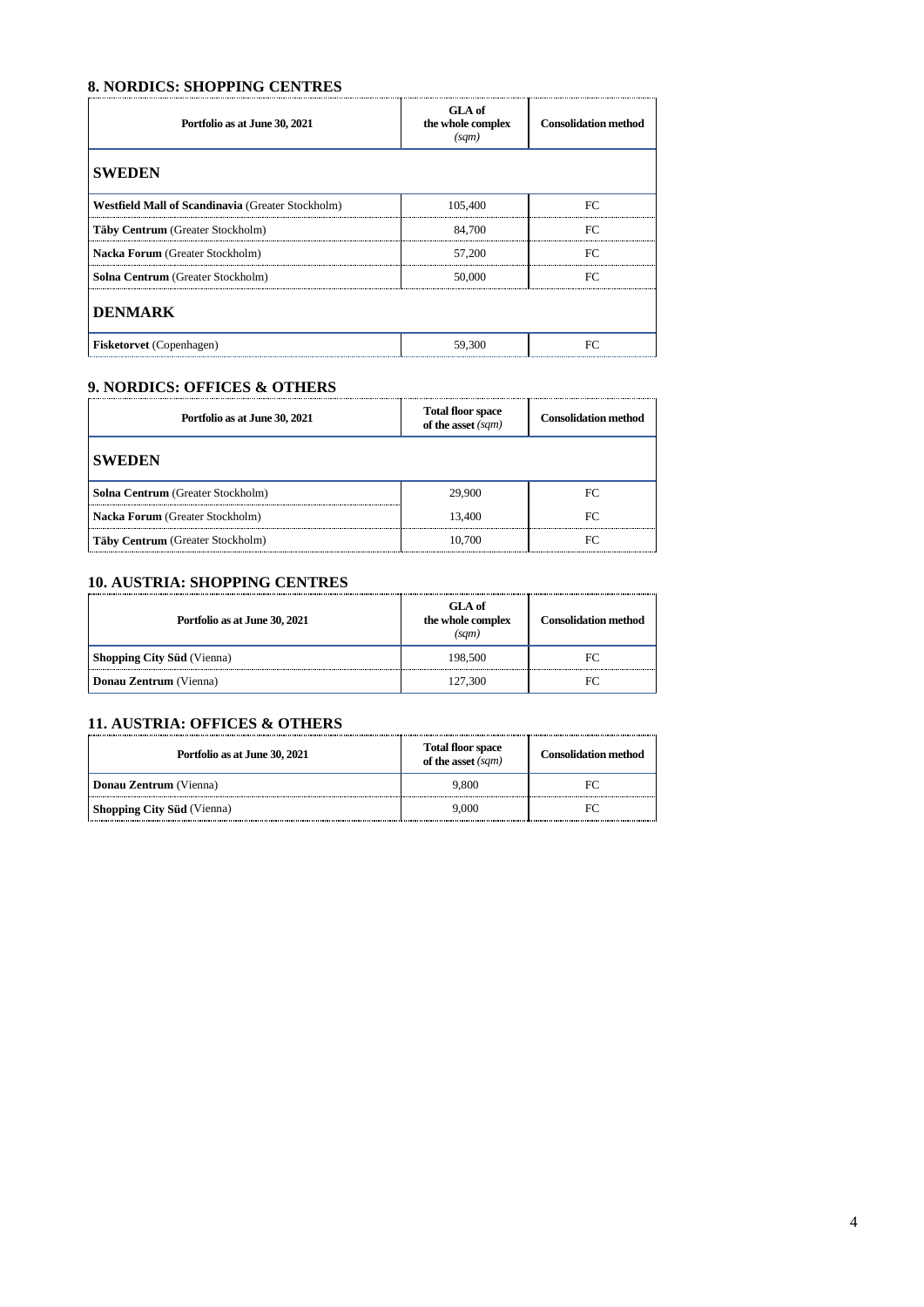## **12. GERMANY: SHOPPING CENTRES**

| Portfolio as at June 30, 2021     | <b>GLA</b> of<br>the whole complex<br>(sqm) | <b>Consolidation method</b> |
|-----------------------------------|---------------------------------------------|-----------------------------|
| CentrO (Oberhausen)               | 255,800                                     | <b>EM-IV</b>                |
| <b>Ruhr Park (Bochum)</b>         | 118,400                                     | FC                          |
| <b>Paunsdorf Center</b> (Leipzig) | 113,700                                     | <b>EM-IV</b>                |
| Gropius Passagen (Berlin)         | 94,700                                      | EM-A                        |
| Höfe am Brühl (Leipzig)           | 51,000                                      | FC                          |
| Pasing Arcaden (Munich)           | 46,300                                      | FC                          |
| Palais Vest (Recklinghausen)      | 45,900                                      | EC                          |
| Minto (Mönchengladbach)           | 41,500                                      | EC                          |
| Gera Arcaden (Gera)               | 33.400                                      | FC                          |

#### **13. GERMANY: OFFICES & OTHERS**

| Portfolio as at June 30, 2021  | <b>Total floor space</b><br>of the asset $(sqm)$ | <b>Consolidation method</b> |
|--------------------------------|--------------------------------------------------|-----------------------------|
| <b>Pasing Arcaden</b> (Munich) | 6.800                                            |                             |
| <b>Gera Arcaden</b> (Gera)     | 5.000                                            |                             |
| Höfe am Brühl (Leipzig)        | 4.900                                            |                             |

## **14. THE NETHERLANDS: SHOPPING CENTRES**

| Portfolio as at June 30, 2021                        | GLA of<br>the whole complex<br>(sqm) | <b>Consolidation method</b> |
|------------------------------------------------------|--------------------------------------|-----------------------------|
| <b>SHOPPING CENTRES</b>                              |                                      |                             |
| Westfield Mall of the Netherlands (The Hague region) | 125,800                              | FC                          |
| <b>Citymall Almere</b> (Almere)                      | 89,500                               | FC                          |
| <b>Stadshart Zoetermeer (Zoetermeer)</b>             | 84,100                               | FC                          |
| <b>Stadshart Amstelveen</b> (Amstelveen)             | 81,300                               | FC.                         |
| <b>OTHER ASSETS</b>                                  |                                      |                             |
| De Els (Waalwijk)                                    | 14.500                               | FC                          |
| <b>Kerkstraat</b> (Hilversum)                        | 12.200                               | FC                          |
| In den Vijfhoek (Oldenzaal)                          | 8,100                                | FC.                         |
| Zoetelaarpassage (Almere)                            | 6.500                                | FC                          |

#### **15. THE NETHERLANDS: OFFICES & OTHERS**

| Portfolio as at June 30, 2021            | <b>Total floor space</b><br>of the asset $(sqm)$ | <b>Consolidation method</b> |
|------------------------------------------|--------------------------------------------------|-----------------------------|
| <b>Stadshart Amstelveen</b> (Amstelveen) | 6.800                                            | FС                          |
| <b>Stadshart Zoetermeer (Zoetermeer)</b> | 5.700                                            |                             |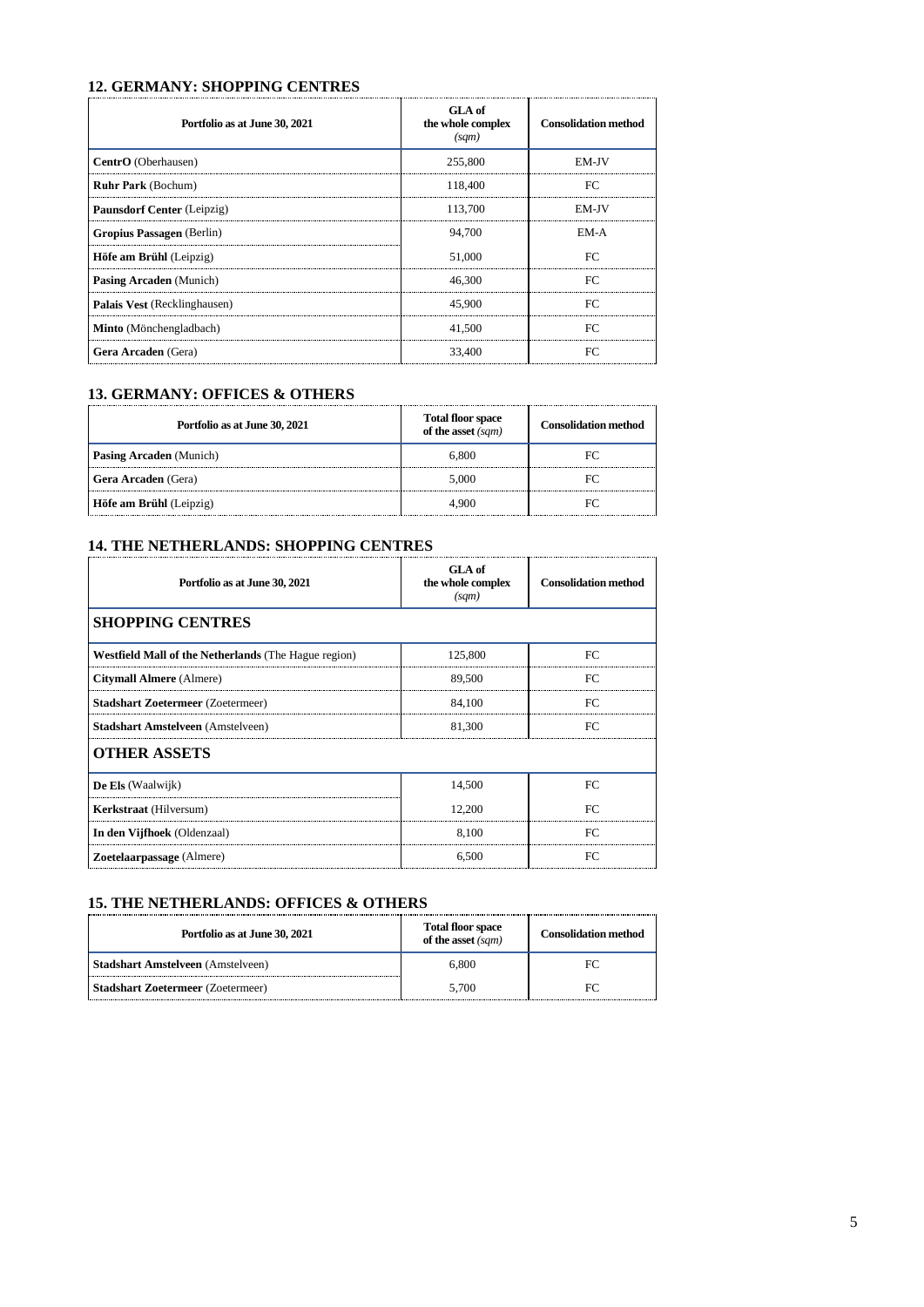# **16. UNITED STATES: SHOPPING CENTRES**

| Portfolio as at June 30, 2021                          | GLA of<br>the whole complex<br>(sqm) | <b>Consolidation method</b> |
|--------------------------------------------------------|--------------------------------------|-----------------------------|
| <b>FLAGSHIPS</b>                                       |                                      |                             |
| Westfield Garden State Plaza (New York region)         | 199,000                              | EM-JV                       |
| Westfield Topanga <sup>8</sup> (Los Angeles region)    | 196,300                              | EM-JV                       |
| <b>Westfield Valley Fair (San Francisco region)</b>    | 181,300                              | EM-JV                       |
| <b>Westfield Southcenter</b> (Seattle region)          | 157,400                              | EM-JV                       |
| <b>Westfield Old Orchard</b> (Chicago region)          | 157,200                              | FC                          |
| <b>Westfield UTC</b> (San Diego)                       | 127,500                              | EM-JV                       |
| <b>Westfield Century City (Los Angeles)</b>            | 124,200                              | FC                          |
| Westfield Galleria at Roseville (San Francisco region) | 112,800                              | FC                          |
| Westfield Mission Valley <sup>9</sup> (San Diego)      | 112,300                              | EM-JV                       |
| <b>Westfield San Francisco Centre (San Francisco)</b>  | 109,600                              | FC & EM-JV                  |
| <b>Westfield Montgomery</b> (Washington region)        | 103,400                              | EM-JV                       |
| <b>Westfield Culver City (Los Angeles region)</b>      | 98,100                               | EM-JV                       |
| Westfield World Trade Center <sup>10</sup> (New York)  | 35,000                               | FC                          |
| <b>REGIONALS</b>                                       |                                      |                             |
| <b>Westfield Wheaton</b> (Washington region)           | 140,000                              | EM-JV                       |
| <b>Westfield Santa Anita</b> (Los Angeles region)      | 136,200                              | EM-JV                       |
| Westfield Annapolis (Washington region)                | 135,300                              | EM-JV                       |
| <b>Westfield North County (San Diego region)</b>       | 116,100                              | EM-JV                       |
| <b>Westfield Oakridge</b> (San Francisco region)       | 106,700                              | EM-JV                       |
| <b>Westfield Brandon</b> (Tampa region)                | 106,800                              | FC                          |
| <b>Westfield Trumbull</b> (New York region)            | 155,500                              | FC                          |
| Westfield Valencia Town Center (Los Angeles region)    | 101,600                              | EM-JV                       |
| <b>Westfield Plaza Bonita</b> (San Diego region)       | 95,000                               | EM-JV                       |
| <b>Westfield South Shore</b> (New York region)         | 94,400                               | FC                          |
| <b>Westfield Palm Desert</b> (Los Angeles region)      | 91.600                               | FC                          |
| Westfield Fashion Square (Los Angeles region)          | 81,200                               | EM-JV                       |

# **17. UNITED STATES: OFFICES & OTHERS**

| Portfolio as at June 30, 2021          | <b>Total floor space</b><br>of the asset (sqm) | <b>Consolidation method</b> |
|----------------------------------------|------------------------------------------------|-----------------------------|
| San Francisco Centre (San Francisco)   | 32.000                                         | $FC & EM-IV$                |
| Palisade at Westfield UTC (San Diego)  | 26.900                                         | <b>EM-IV</b>                |
| <b>Wheaton</b> (Washington region)     | 18.700                                         | <b>EM-IV</b>                |
| <b>Old Orchard</b> (Chicago region)    | 7.600                                          |                             |
| <b>Ownesmouth</b> (Los Angeles region) | 4.100                                          | FM-IV                       |
| <b>Corbin</b> (New York)               | 3.700                                          |                             |

<sup>&</sup>lt;sup>8</sup> Including "The Village".<br><sup>9</sup> Including Mission Valley West.

<sup>&</sup>lt;sup>10</sup> Including Fulton.